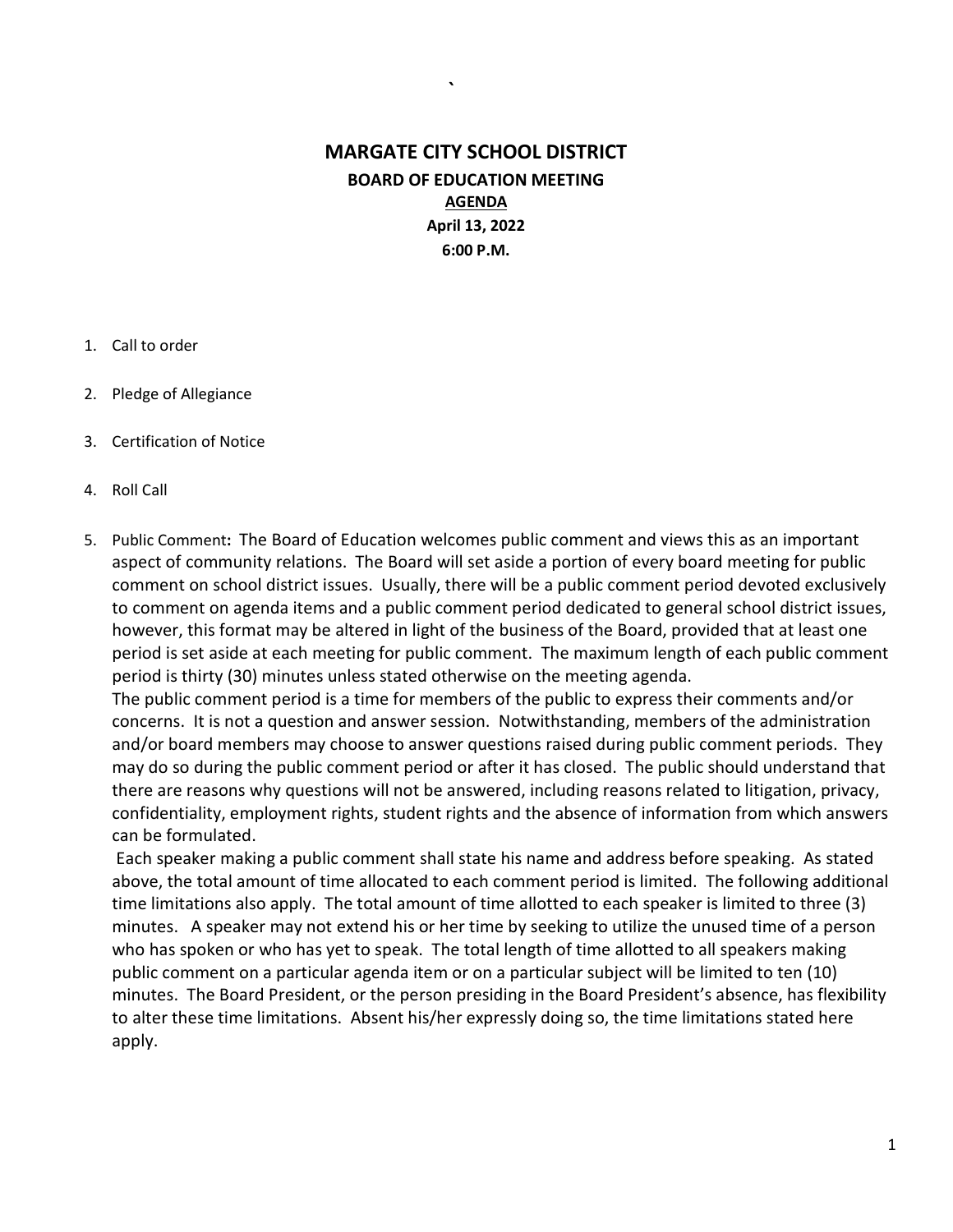- 6. Report of Superintendent of Schools:
	- A. Enrollment:

| Enrollment as of 2/22/2022 |     | Enrollment as of 4/4/2022 |     |
|----------------------------|-----|---------------------------|-----|
| <b>Ross School</b>         |     | <b>Ross School</b>        |     |
| Pre K $(1/2$ day)          | 06  | Pre K $(1/2$ day)         | 07  |
| Kindergarten               | 38  | Kindergarten              | 37  |
| Grade 1                    | 37  | Grade 1                   | 37  |
| Grade 2                    | 38  | Grade 2                   | 37  |
| Grade 3                    | 30  | Grade 3                   | 30  |
| Grade 4                    | 45  | Grade 4                   | 45  |
| Sub-total                  | 194 | Sub-total                 | 194 |
| <b>Tighe School</b>        |     | <b>Tighe School</b>       |     |
| Grade 5                    | 30  | Grade 5                   | 30  |
| Grade 6                    | 34  | Grade 6                   | 33  |
| Grade 7                    | 47  | Grade 7                   | 47  |
| Grade 8                    | 49  | Grade 8                   | 49  |
| Sub-total                  | 160 | Sub-total                 | 159 |
| <b>*Total Enrollment</b>   | 354 | <b>*Total Enrollment</b>  | 353 |

### \*Above enrollment includes Longport and Tuition enrollment below

| <b>Longport Enrollment:</b> |            | <b>Tuition Students:</b> |  |
|-----------------------------|------------|--------------------------|--|
| William H. Ross             | 25         | William H. Ross          |  |
| Eugene A. Tighe             | <u> 11</u> | Eugene A. Tighe          |  |
| Total                       | 36         |                          |  |

| ACHS (Margate) | 040 |
|----------------|-----|
| OCHS (Choice)  | 057 |
| MRHS (Choice)  | 008 |

### B. Instructional Support

- 1. Update on Principal/Director activities
- 2. Review activity calendars.
- 3. Review fire drill and security drill report.
- C. Communications
- D. District Committee Reports

### 7. MEF Update

- 8. MEA Report
- 9. General Board Discussion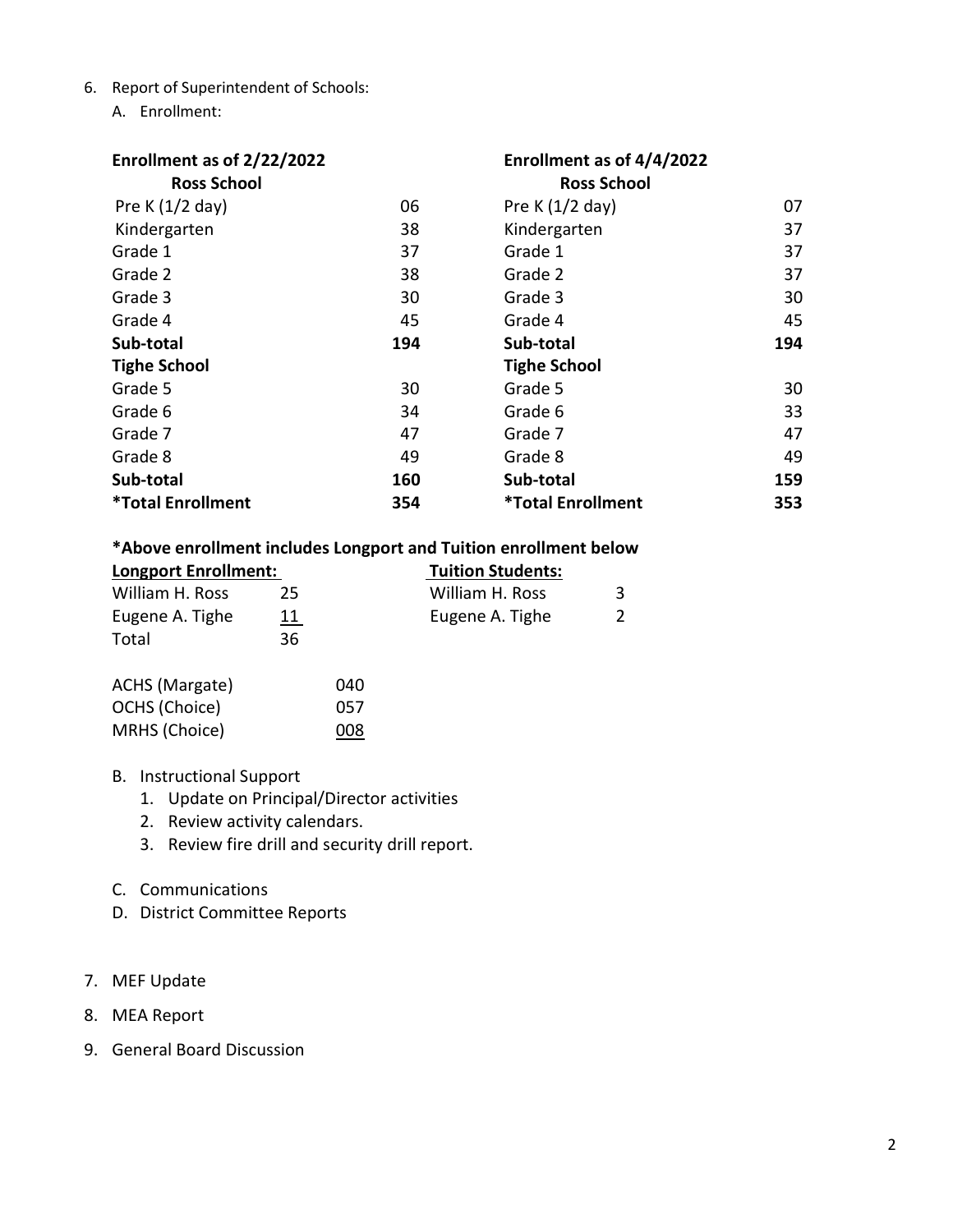### 10. General Approvals

It may appear to members of the public that the City of Margate Board of Education takes formal action with limited comment or member discussion. This is not so. Prior to the time any formal action is taken, the district administration and school board members thoroughly review all supporting documentation. After each matter has been thoroughly discussed and after the superintendent is satisfied that each matter is ready to be presented to the Board of Education, it is then referred to the appropriate Board Committee for discussion and analysis by members of the Board. The members of the School Board Committees work with the Superintendent to assure that all members are fully briefed on all pertinent details and understand the motions. When the Committees are satisfied with the motions, the motions are then placed on the agenda for action at a public meeting.

### A. Personnel

1) Approve the list of salaries for the 12 month staff.

2) Approve Stephanie Eidt to enroll in and be reimbursed upon completion of the CPR Trainer Course on April 23, 2022 at Shore Memorial Hospital in Somers Point. Costs: Training \$250 + Materials \$165 = \$415.

3) Approve the hiring and contract of Susan Palaia from May 2, 2022 to June 30, 2022 as the Interim Business Administrator at \$480 per day.

4) Approve the hiring of Susan Palaia for up to three days of transition planning during the week of April 25-29 at the rate of \$480 per day.

5) Approve to hire of Kelsey Schall for the 2022-2023 school year as a PT Speech/Language Pathologist on MA Step 5 \$77,000 prorated.

6) Approve to hire Nicolette Harden for the 2022-2023 school year as a PT Speech/Language Pathologist on MA Step 4 MA \$75,000 prorated.

7) Approve Martin Burke as a substitute teacher, pending completion of paperwork.

8) Approve the hiring of William Tarby as a full-time Black Seal Custodian pending completion of paperwork at a salary of \$35,335.18 prorated to start date.

9) Approve to continue employment of William Tarby as a full-time Black Seal Custodian for the 2022-2023 school year at a salary of \$36,395.00.

10) Approve the resignation of Charlotte Flynn the Director of the after school program Lucky Kids effective June 24, 2022.

11) Approve the retirement of Mary McCracken an Aide in the Lucky Lids program effective June 30, 2022.

12) Approve the 2022 English Language Learners (ELL) Summer School program. The program will run for five weeks from July 5-August 4 Staff: Tracy Magel Costs: contractual rate of \$53.00/hour Up to 52 total hours for ELL program – not to exceed \$2,756 dependent on the number of students participating.

13) Approve the following staff members to work during the Extended School Year program during the summer of 2022 at the contracted hourly rate per the MEA contract from July 5, 2022 through August 4, 2022.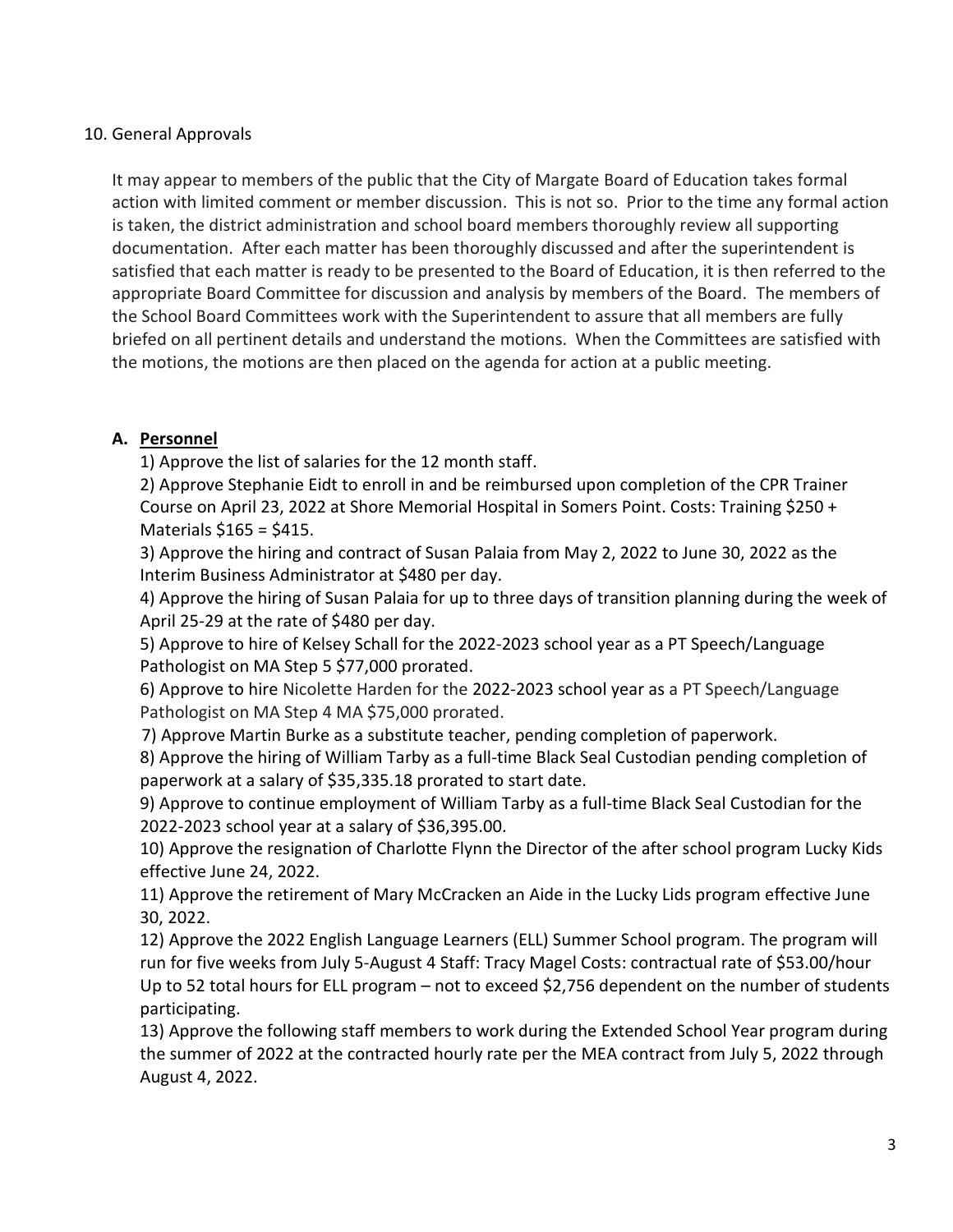- Teaching Staff: Anita Grimley, Mindi Martins, Danielle Ujcich, Louis Sanchez, Lora Blanco (19 days @ \$53.00 per hour, up to 6 hours per day)
- Additional Teaching Staff: Louis Sanchez, Jamie Collins (19 days @\$53.00 per hour, up to 3 hours per day).
- Preschool Teaching: Chrissy Campbell, (19 days @\$53.00, up to 5 hours per day)
- 1:1 Teaching: Sherry Stolarski, (19 days @ \$53.00, up to 3 hours per day)
- Substitute Teaching ESY: Mark Winterbottom and Lillian Gaskill
- Education Assistants: Carol Reilert (19 days @ \$17.60, up to 5 hours per day)
- Speech Therapists: Nicolette Harden (19 days @53.00 up to 16 hours per week)
- OT/PT: continue yearly contracted services as needed with approved providers. \*The above positions are based on student IEP needs and are subject to change. Positions are based on student participation and are subject to change.\*

14) Approve the following staff for the 2022 BSI/Title I Summer School for at the MEA contractual rate of \$53/hour and \$17.60/hour for Educational Assistants from July 5 to August 4 (19 days total) Monday through Thursday. Up to 3 hours per Teacher for planning, preparation of materials, and review of students needs prior to the start of the Summer School program.

- Teaching Staff: 8:15-12:45 Jennifer Carey, Amber Fitzgerald, Theresa Brennan, Jessica Cuevas, Veronica Valencia
- Louis Sanchez and Jamie Vecere-Collins (up to 3 hours per day)
- Educational Assistant: Holly Ferry, up to 4.5 hours a day
- Substitute Teacher: (only if needed) Lillian Gaskill \*final hours will be determined based on number of students in attendance (Attached).

15) Approve Chrissy Campbell for enrollment and reimbursement upon successful completion of the graduate course SPCE 687 800 Educational Assessment: Mild Disorders at Ball State University for the summer semester. Total reimbursement pending successful completion would be \$1,757.84. Ball State per credit \$646 3 credits =\$1,938. Stockton University costs per credit \$781.26 x 3= \$1,757.84.

16) Approve a Personal Medical Leave for Chris Bruscato from March 28, 2022 to April 15, 2022.

17) Approve the resignation of Christy Stack as of June 30, 2022.

18) Approve Substitute Teacher Erika Klein as a Lucky Kids Aide at \$13/hr starting on April 14, 2022 and for the 2022-2023 school year.

# B. Field Trips

1) Approve the 5<sup>th</sup> grade field trip to the Museum of the American Revolution in Philadelphia on May 12, 2022 from 8:30 to 3:00. Staff: Jen Carey, Amber Fitzgerald, Colleen Thomas, Danielle Ujcich, Ryan Gaskill. Costs: Museum entrance fee \$378 and parking \$20.

2) Approve the  $6<sup>th</sup>$  grade field trip to the Wetlands Institute in Stone Harbor on June 13, 2022 from 8:30am to 3:00pm. Staff: Ryan Gaskill, Chelsi Crompton, Chris Andersen, Nina Curll Costs: Entrance fee \$315 plus substitutes as needed.

3) Approve the 7<sup>th</sup> grade team building trip to Tree to Tree at the Cape May Zoo on May 23, 2022 from 8:30 to 2:30. Staff: Tracy Jones, Rose Pinter, Kelly Crawford, Chris Bruscato, Michael McMenamin. Costs: Activity fee \$3,215 plus substitutes as needed.

4) Approve the 8th grade field trip to Grounds for Sculpture in Hamilton, NJ on June 2, 2022 from 8:30 a.m.-3:00 pm. Staff: Ryan Gaskill and 5 Tighe Staff Members as chaperones TBD. Costs: Grounds for Sculpture entrance fee \$392 and Sheppard Bus \$1,525.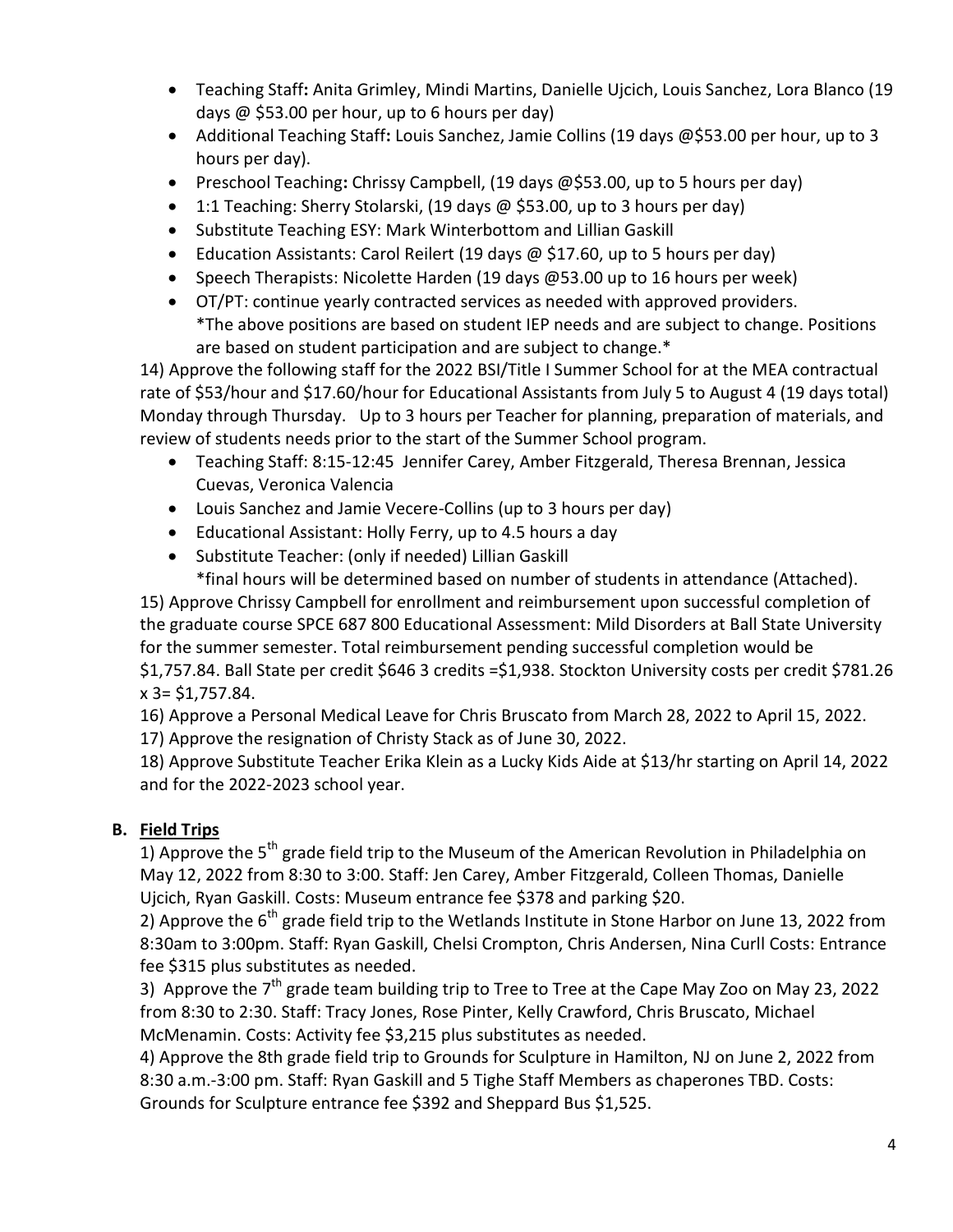5) Approve the Preschool's field trip to Bocca on Friday, April 29, 2022. Staff: Chrissy Campbell, Carol Reilert, Kevin O'Hare. Costs: MEF is sponsoring this event.

6) Approve the 8th grade field trip to Six Flags Great Adventure in Jackson NJ on June 13, 2022 from 8:30 a.m.-7:00 p.m. Staff: Ryan Gaskill and 3 additional Tighe Staff Members as chaperones Costs: Sheppard Bus \$1,695.00 and Substitutes as needed. Tickets and Meal Deal paid by MEF/8<sup>th</sup> grade Dance Fundraising.

7) Approve the Student Council end of year trip to Wildwood on June 10, 2022 from 10:00 a.m.- 3:00 p.m. Staff: Kelly Crawford, Tracy Magel and 2 additional Tighe Staff Members Costs: Wildwood Entrance up to \$1500.00 Substitutes as needed.

## C. Facilities/PAC

1) Approve Performing Arts Camp form June 23, 2022 to July 15, 2022 from 10am to 12pm (Attached)

- Deb Roland \$1600
- Lindsey Evans \$1000
- Robert Roland \$ 800
- Morgan Murphy \$ 500 pending paperwork

## D. Workshop

1) Approve Kurtis Woodrow and Matt Burton to attend the2022 NJSBGA Expo/Conference on March 21, 22, and 23, 2022. Costs: Parking.

2) Approve Kurtis Woodrow and Matt Burton to attend the NJ School & Ground Association Chapter meetings on March 30, April 27, May 25, and June 29, 2022. Costs: none.

3) Approve Audrey Becker to attend the New Jersey's Association of School Administrators (NJASA) Spring Leadership Conference on May 18-20, 2022 in Atlantic City. Costs: Travel and parking reimbursement only.

4) Approve Audrey Becker to participate in the webinar "Government Contracts: What to Avoid and What to Require" on April 6, 2022 from 10am to 12pm. Costs: \$50 for workshop.

## E. Students

1) Approve the Tighe Student Council to hold a car wash from 9am to 12pm on Sunday, May 15, 2022 to raise money for Student Council activities. Staff: Kelly Crawford and Tracy Magel. Costs: Custodial cost.

2) Approve Erin McGuigan and the Ross Kind Kids Club student members to participate in a beach cleanup event on Monday, May 16, 2022 from 2:30 to 4:00.

3) Approve the annual Fourth Grade Bike Rodeo and Tighe School Orientation program for all students in grade 4 on Friday, May 20, 2022 (or a similar date in May). Tighe and Ross staff will work with the Margate Police Department and the Margate Fire Department to deliver the program to our students.

- 11. Presentation and Approval of Minutes: March 2, 2022 Regular Meeting, and March 14, 2022 Special Session
- 12. Report of the Board Secretary: February 2022
	- a. Financial Reports February 2022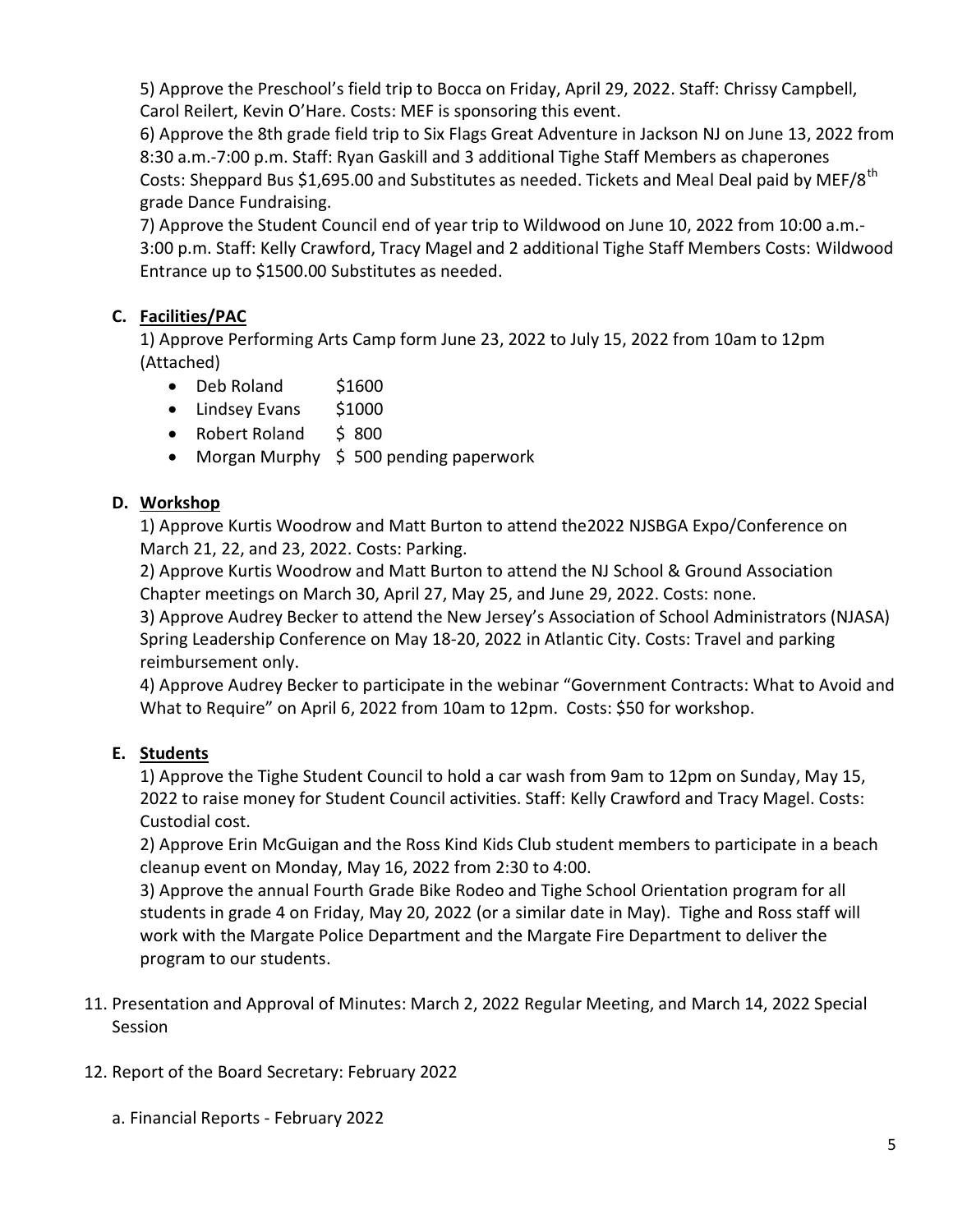b. Pursuant to N.J.A.C. 6A:23-16.10(c) Margate City Board of Education certifies that as of February 28, 2022 after review of the Secretary's Monthly Financial Reports (Revenue and Appropriation Sections) and upon consultation with the appropriate district officials that to the best of our knowledge there have been no changes in anticipated revenue sources and/or amounts and no major account or fund has been over-expended in violation of N.J.A.C. 6A:23-16.10(c)3-4 so that sufficient funds are available to meet the district's financial obligations for the remainder of the fiscal year.

c. Bills and Payrolls – 1,143,435.76

### d. Transfer of Funds within the General Current Expense Account

|       |                                 | Ratified Budget Transfers for 2021-2022 |              |
|-------|---------------------------------|-----------------------------------------|--------------|
| To:   | <b>ARP IDEA BASIC</b>           | 20-223-100-300-00-00-010                | \$3,450.00   |
|       | Child Study Team Sal            | 11-000-219-104-00-00-010                | \$52,881.45  |
|       | Child Study Team Sal            | 11-000-219-104-00-00-025                | \$37,320.12  |
|       | Salaries of Secretary WHR       | 11-000-240-105-00-00-025                | \$512.00     |
|       | Salaries of Teachers Kdg        | 11-110-100-101-00-00-025                | \$15,672.48  |
|       | Grades 1-5 - Salary EAT         | 11-120-100-101-00-00-010                | \$45,407.28  |
|       | Special Ed Teacher MD           | 11-212-100-101-00-00-025                | \$8,016.52   |
|       | <b>Salaries Resource</b>        | 11-213-100-101-00-00-025                | \$59,048.36  |
|       | Resource Room Inst'l EAT        | 11-213-100-106-00-00-010                | \$12,475.74  |
|       | Resource Room Inst'l Aid        | 11-213-100-106-00-00-025                | \$17,244.14  |
|       | Salaries of Teachers - P        | 11-215-100-101-00-00-025                | \$7,189.92   |
|       | <b>Basic Skills - Salaries</b>  | 11-230-100-101-00-00-010                | \$64,825.42  |
|       | <b>Other Purchased Serices</b>  | 11-000-222-500-00-01                    | \$299.00     |
|       | Title II Pro Develop            | 20-270-200-320-00-00-010                | \$1,241.03   |
|       | <b>Student Related Ser Sal</b>  | 11-000-216-100-00-00-025                | \$255.00     |
|       | Other Support Serv              | 11-000-217-320-00-00-010                | \$5,000.00   |
|       | Repair & Maint WHR              | 11-000-261-420-00-04                    | \$44,000.00  |
|       | Clean Outside Maint Adm         | 11-000-262-420-00-03                    | \$500.00     |
|       |                                 | Total                                   | \$375,338.46 |
|       |                                 |                                         |              |
| From: | <b>ARP IDEA Basic</b>           | 20-223-100-300-00-00-025                | \$3,450.00   |
|       | <b>Health Salaries</b>          | 11-000-213-100-00-00-010                | \$34,267.70  |
|       | <b>Health Salaries WHR</b>      | 11-000-213-100-00-00-025                | \$30,483.05  |
|       | <b>Student Related Serv Sal</b> | 11-000-216-100-00-00-025                | \$2,750.71   |
|       | <b>CST Support Staff Sal</b>    | 11-000-219-105-00-00-025                | \$25,933.58  |
|       | Media Services Sal              | 11-000-222-100-00-00-010                | \$9,790.86   |
|       | Media Center Sal                | 11-000-222-100-00-00-025                | \$9,790.85   |
|       | Gen Admin/Dis - Sal             | 11-000-230-100-00-00                    | \$19,923.46  |
|       | Principal's Office - Sal        | 11-000-240-103-00-00-025                | \$12,692.52  |
|       | Secretary/Clerical - Sal        | 11-000-240-105-00-00-010                | \$5,906.80   |
|       | <b>Business Office - Sal</b>    | 11-0000-251-100-00-00                   | \$11,584.62  |
|       | Salaries of Teachers - 6-8      | 11-130-100-101-00-00-010                | \$100,478.84 |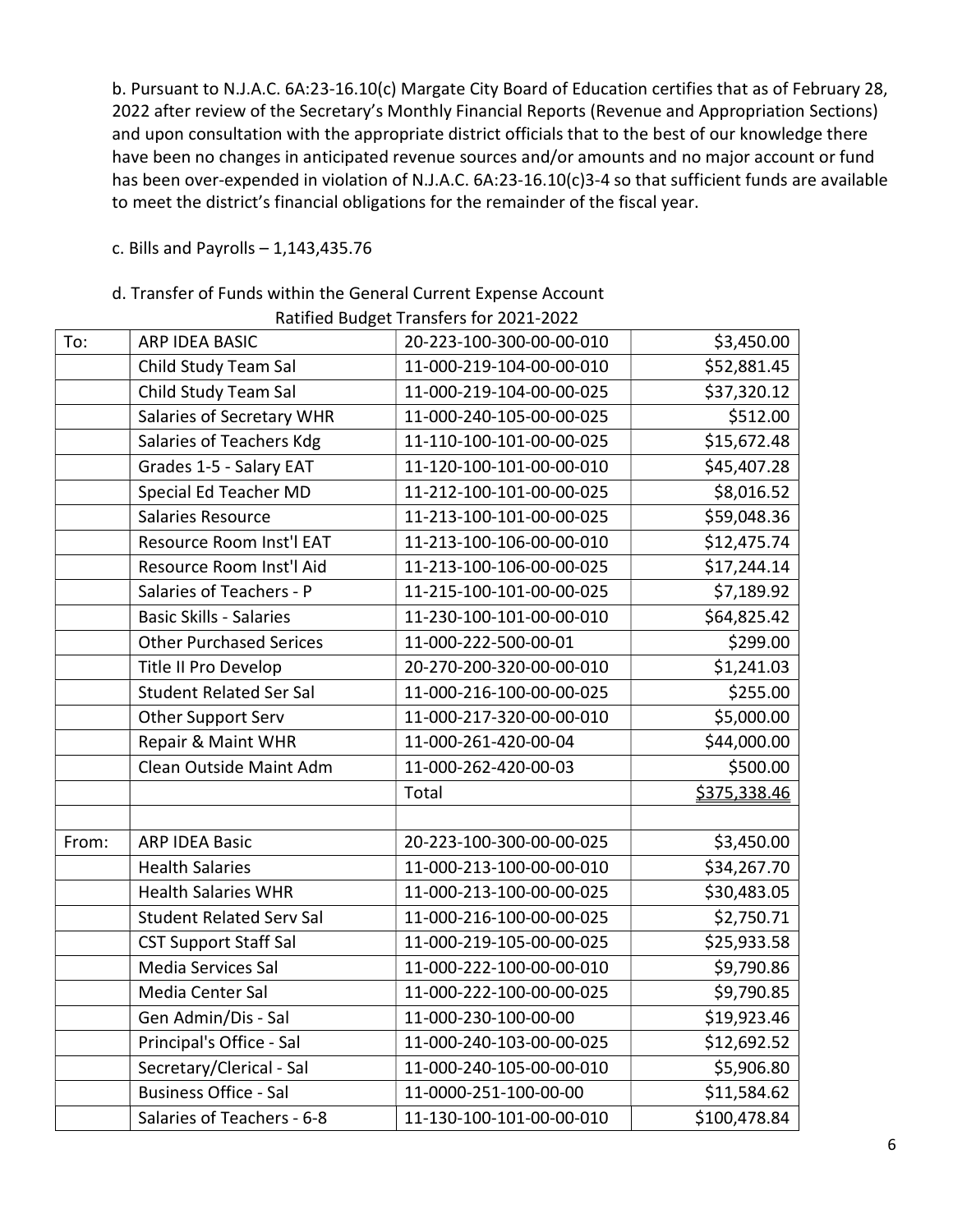| Salaries - Resource Room        | 11-213-100-101-00-00-010 | \$56,890.44  |
|---------------------------------|--------------------------|--------------|
| <b>Technology District Wide</b> | 11-000-222-600-00-00-010 | \$299.00     |
| Teacher & Principal Train       | 20-270-200-320-00-00-025 | \$1,241.03   |
| <b>Student Related Serv Pro</b> | 11-000-216-320-00-00-025 | \$255.00     |
| <b>Other Support Service</b>    | 11-000-217-320-00-00-025 | \$5,000.00   |
| Repair & Maint EAT              | 11-000-261-420-00-01     | \$44,000.00  |
| <b>Clean Outside Maint Ross</b> | 11-000-262-420-00-04     | \$500.00     |
| Gen Sup Resource Rm EAT         | 11-213-100-610-00-01-010 | \$100.00     |
|                                 | Total                    | \$375,338.46 |

### 13. Report of Receipts and Disbursements – February 2022

- 14. Cash Report February 2022
- 15. New Business

A) Approve the resolution for participation in a Joint Transportation Agreement with Atlantic County Special Services School District Board of Education for the 2022-2023 school year.

B) Approve renewal of health insurance for one year from 7/1/2022– 06/30/23 with the Amerihealth Brown & Brown Public Employers Trust.

C) Approve to purchase core instructional materials and supplemental resources for Social Studies to facilitate the delivery of instruction addressing the 2020 NJ Student Learning Standards for Social Studies.

- Grades K-4: Continue with Studies Weekly for Social Studies, supplemented with Scholastic News
- Grades 5-7: Continue with existing textbooks and curriculum for US History and World History
- Grade 8: Purchase new textbook program "Discovering our Past: A History of the United States – Early Years" c2018 be McGraw-Hill

Costs: \$7,150 Studies Weekly-5 year subscription and student materials (grK-4). \$5,715.30 McGraw-Hill "Discovering out Past"-6 year subscription-print/digital bundle (gr. 8).

D) Approve annual contract with Advancing Opportunities for itinerant services for the 2022-2023 school year.

E) Approve contract with Kimberly A. Vona for physical therapy services for the 2022-2023 school year. F) Approve School Food Authority to School Food Authority contract for lunches with Ventnor School District for \$3.45 per meal and \$4.75 per adult salad.

- 16. Other Matters
- 17. Public Comment
- 18. Executive Session: